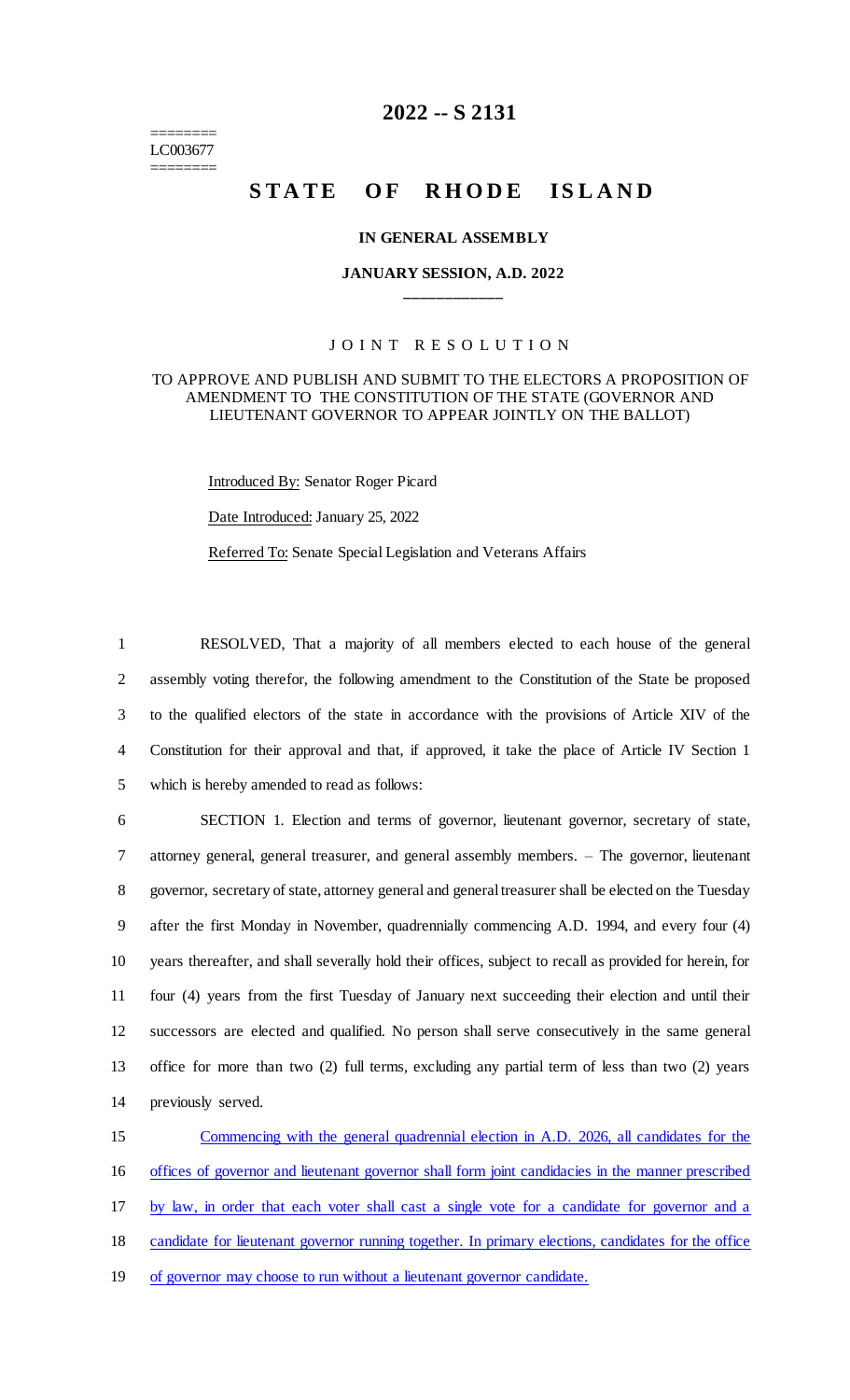The senators and representatives in the general assembly shall be elected on the Tuesday after the first Monday in November, biennially in even numbered years, and shall severally hold their offices for two (2) years from the first Tuesday of January next succeeding their election and until their successors are elected and qualified.

 Recall is authorized in the case of a general officer who has been indicted or informed against for a felony, convicted of a misdemeanor, or against whom a finding of probable cause of violation of the code of ethics has been made by the ethics commission. Recall shall not, however, be instituted at any time during the first six (6) months or the last year of an individual's term of office.

 Such a recall may be instituted by filing with the state board of elections an application for issuance of a recall petition against said general officer which is signed by duly qualified electors equal to three percent (3%) of the total number of votes cast at the last preceding general election for that office. If, upon verification, the application is determined to contain signatures of the required number of electors, the state board of elections shall issue a recall petition for circulation amongst the electors of the state. Within ninety (90) days of issuance, recall petitions containing the signatures of duly qualified electors constituting fifteen percent (15%) of the total number of votes cast in the last preceding general election for said office must be filed with the state board of elections.

 The signatures to the application and to the recall petition need not all be on one sheet of paper, but each such application and petition must contain an identical statement naming the person to be recalled, the general office held by said person, and the grounds for such recall set forth in a statement of one hundred (100) words or less approved by the board of elections. Each signatory must set forth his or her signature as it appears on the voting list, the date of signing, and his or her place of residence. The person witnessing the signatures of each elector on said petition must sign a statement under oath on said sheet attesting that the signatures thereon are genuine and were signed in his or her presence.

 If the requisite number of signatures are not obtained within said ninety (90) day period, the recall effort shall terminate. Upon verification of the requisite number of signatures, a special election shall be scheduled at which the issue of removing said office holder and the grounds therefor shall be placed before the electors of the state. If a majority of those voting support removal of said office holder, the office shall be immediately declared vacant and shall be filled in accordance with the constitution and laws of the state. The person so removed shall not be eligible to fill the unexpired portion of the term of office. The general assembly shall provide by statute for implementation of the recall process.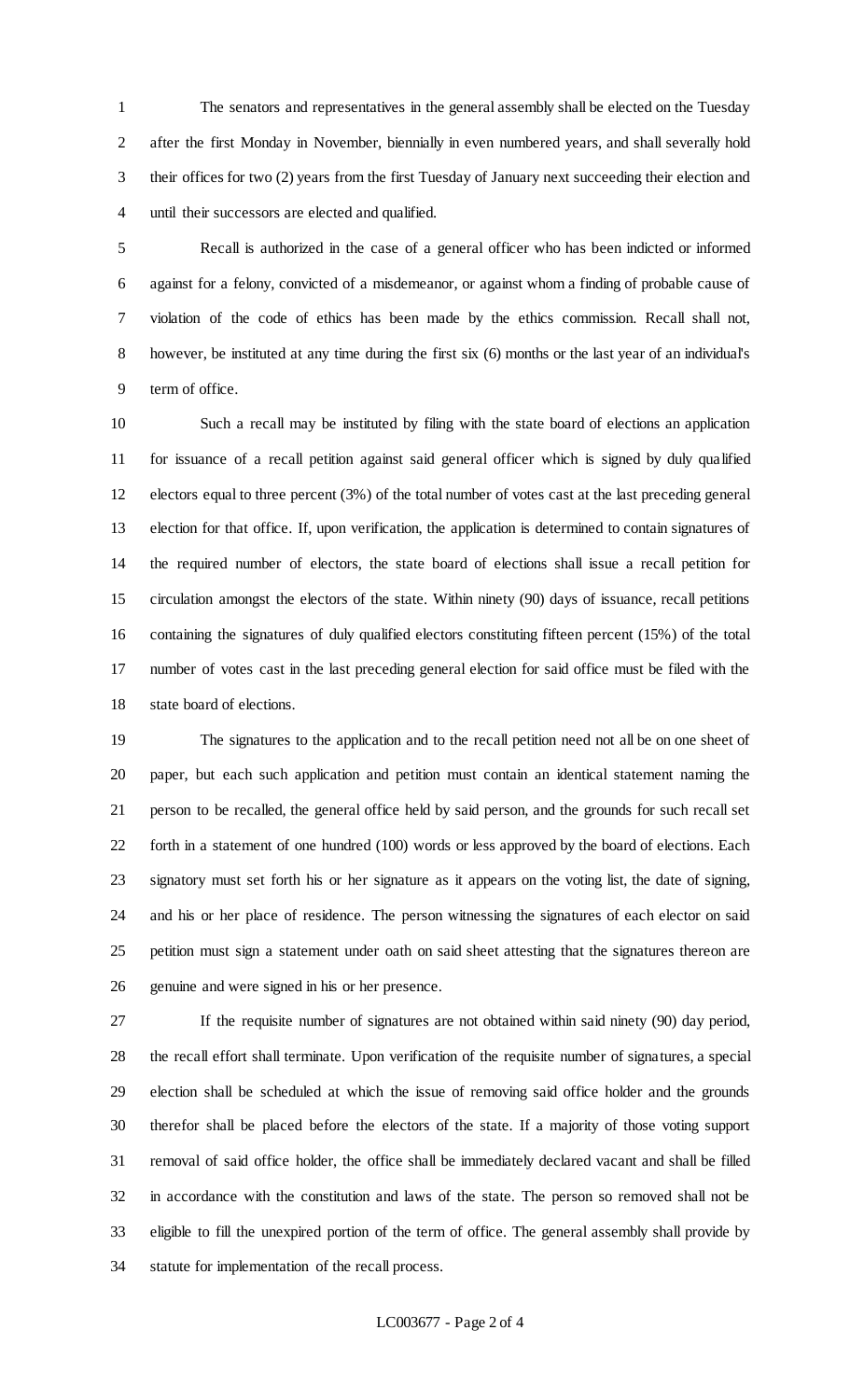RESOLVED, That this amendment shall take, in the Constitution of the State, the place of Section 1, Article IV of the Constitution;

It is further

 RESOLVED, That the said proposition of amendment shall be submitted to the electors for their approval or rejection at the next statewide general election. The voting places in the several cities and towns shall be kept open during the hours required by law for voting therein for general officers of the state; and be it further

 RESOLVED, That the secretary of state shall cause the said proposition of amendment to be published as a part of this resolution in the newspapers of the state prior to the date of the said meetings of the said electors; and the said proposition shall be inserted in the warrants or notices to be issued previous to said meetings of the electors for the purpose of warning the town, ward, or district meetings, and said proposition shall be read by the town, ward, or district meetings to be held as aforesaid; and be it further

 RESOLVED, That the town, ward, and district meetings to be held aforesaid shall be warned, and the list of voters shall be canvassed and made up, and the said town, ward, and district meetings shall be conducted in the same manner as now provided by law for the town, ward, and district meetings for the election of general officers of the state.

#### ======== LC003677 ========